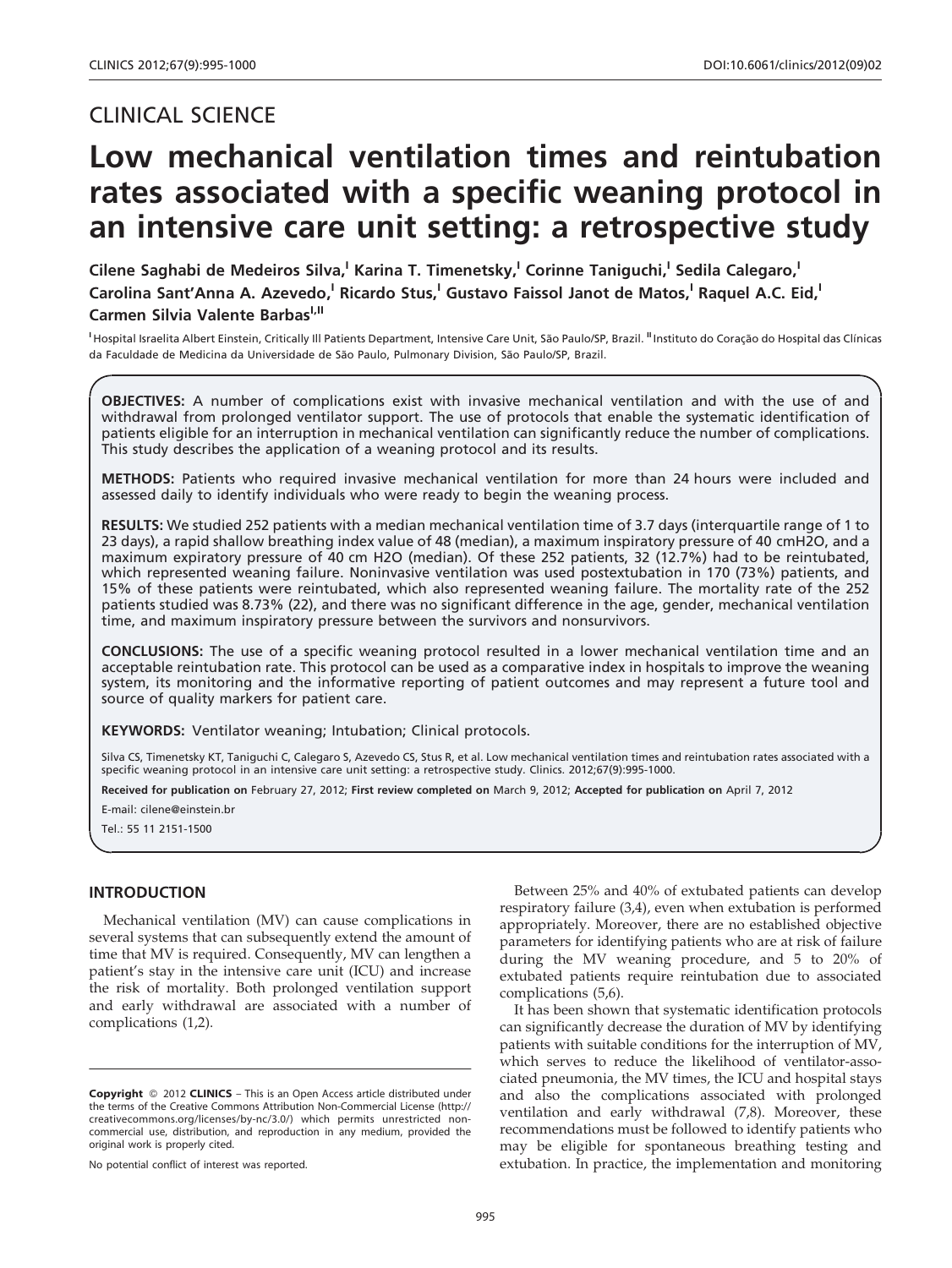of these recommendations are neither generally systematized no[r well known in intensive care unit communities.](#page-4-0)

Our [mechanical ventilation weaning protocol was devel](#page-4-0)oped ac[cording to recommendations from previous studies](#page-4-0) (7-9). The present study aims to describe the application of this protocol and the results of its use regarding MV time and the number of patients who required reintubation.

# MATERIALS AND METHODS

This study was conducted at a 38-bed medical-surgical ICU of a private tertiary care hospital in São Paulo, Brazil. This is an open staffing-model ICU that annually admits approximately 2,200 patients, 28% of whom on average are submitted to invasive MV. Because our protocol had previously been standardized and is routinely applied in our ICU, the review board waived the requirement for ethical approval and informed consent.

In this retrospective study, data from the period between January 2009 and April 2010 (a total of 15 months) were analyzed. These data were obtained from a specific mechanical ventilation weaning chart.

For our study, we enrolled patients who required invasive MV for more than 24 hours. Patients who were tracheostomized, apneustic, had intense psychomotor agitation, and those who were accidentally extubated were excluded.

The patients were assessed daily to identify those who were able to commence the MV withdrawal process. This assessment was performed at least once per day, and clinical criteria and conditions were used to identify the patient's readiness for spontaneous ventilation. The patients were also submitted to daily interruption of sedation.

Each patient was assessed daily to determine whether he/she had begun to recover from the condition(s) that necessitated ventilatory support. For these assessments, the following parameters were evaluated: the adequacy of gas exchange (partial arterial pressure of oxygen  $[PaO<sub>2</sub>]$  higher than 60 mmHg, FiO2 lower or equal to 40%, and PEEP between 5 and 10 cm H2O); hemodynamic stability (in terms of adequate tissue perfusion, independence from or low-dose administration of vasopressors, the absence of acute coronary insufficiency or arrhythmias with hemodynamic repercussions), and the capacity to begin inspiratory efforts; hemoglobin levels above 8 g/DL; corrected metabolic and corrected electrolytic disorders; control of infection; and a body temperature lower than 38˚C.

After identifying patients who were eligible to begin ventilatory weaning, maximum inspiratory pressure (MIP) was monitored (starting at the residual functional capacity) using a manovacuometer that was connected to a unidirectional valve. Maximum expiratory pressure (MEP) was measured (starting at the patient's total pulmonary capacity) using a manovacuometer that was connected to a unidirectional valve. Spontaneous tidal volume was measured using a ventilometer that was connected directly to the airway. Minute ventilation (liters), respiratory frequency and the rapid shallow breathing index (RSBI) were also used as indicators of readiness for MV weani[ng. The RSBI is](#page-4-0) a predic[tive index of weaning used to reduce the occurrence](#page-4-0) of extub[ation failure, and this index seems to be the most](#page-4-0) accurate predictive index available (10,11). The RSBI values are calculated dividing the respiratory rate by the tidal volume (L), values bellow 104 bpm/L indicated a likelihood

of success. RSBI is a good predictive index of weaning success, but not weaning failure (11).

After the above mentioned procedures were performed, the patients were submitted to the spontaneous breathing test (SBT), which was performed in the ventilatory mode with pressure support ventilation (PSV) between 5 and 7 cmH2O, PEEP levels between 5 and 10 cmH2O and FiO2 values between 30 and 40% for 30 to 120 minutes. The patients [who](#page-4-0) [did](#page-4-0) [not](#page-4-0) [present](#page-4-0) [any](#page-4-0) [signs](#page-4-0) [of](#page-4-0) [intolerance](#page-4-0) [to](#page-4-0) [the](#page-4-0) SBT wer[e extubated.](#page-4-0)

The c[uff-leak](#page-4-0) [test](#page-4-0) [previously](#page-4-0) [described](#page-4-0) [by](#page-4-0) [Bast](#page-4-0) [et](#page-4-0) [al.](#page-4-0) [\(12\)](#page-4-0) was us[ed to assess possible airway obstructions. The](#page-4-0) patients [were](#page-4-0) [briefly](#page-4-0) [ventilated](#page-4-0) [using](#page-4-0) [the](#page-4-0) [volume-predeter](#page-4-0)mined ([assist-controlled\) mode, and the volume expired](#page-4-0) through [the](#page-4-0) [endotracheal](#page-4-0) [tube](#page-4-0) [was](#page-4-0) [monitored](#page-4-0) [with](#page-4-0) [the](#page-4-0) [cuff](#page-4-0) inflated [and deflated. The gas leak around the tube was](#page-4-0) monitor[ed,](#page-4-0) [and](#page-4-0) [the](#page-4-0) [difference](#page-4-0) [between](#page-4-0) [the](#page-4-0) [expired](#page-4-0) [volume](#page-4-0) with the [cuff](#page-4-0) [inflated](#page-4-0) [and](#page-4-0) [deflated](#page-4-0) [was](#page-4-0) [observed.](#page-4-0) [Patients](#page-4-0) with a [positive](#page-4-0) [test](#page-4-0) [result](#page-4-0) [\(i.e.,](#page-4-0) [a](#page-4-0) [gas](#page-4-0) [leak](#page-4-0) [aroun](#page-4-0)d the endotracheal tube less than 15.5%) caused by airway obstructions were kept on MV, and a bronchoscopy exam was considered to ensure a safe extubation.

Patients with signs of intolerance to the SBT resumed the comfort ventilatory mode, and there was a 24-hour waiting period before revaluation. The following were considered signs of SBT intolerance: (I) hemodynamic instability, such as heart rate (HR) higher than 120 bpm or HR more than 20% above the initial value, systolic pressure higher than 180 mmHg, and mean arterial pressure more than 20% above the initial value or hypotension; (II) respiratory discomfort, as indicated by a respiratory rate (RR) higher than 30 bpm or more than 50% above the initial rate; (III) pulse oximetry lower than  $90\%$ ; (IV) PaO<sub>2</sub> lower than  $60$  mmHg; (V) pH lower than 7.32; (VI) a greater than 10 mmHg increase in the partial arterial pressure of carbon dioxide (PaCO<sub>2</sub>) relative to the initial values; or (VII) agitation, sudoresis, or alteration of the level of consciousness.

Patients diagnosed with chronic obstructive pulmonary disease [\(COPD\), congestive heart failure \(CHF\), acute](#page-5-0) respirat[ory](#page-5-0) [distress](#page-5-0) [syndrome](#page-5-0) [or](#page-5-0) [other](#page-5-0) [clinical](#page-5-0) [indications](#page-5-0) were ex[tubated, and NIV was promptly instituted \(13,14\).](#page-5-0) NIV wa[s](#page-5-0) [administered](#page-5-0) [for](#page-5-0) [a](#page-5-0) [minimum](#page-5-0) [of](#page-5-0) [24](#page-5-0) [hours,](#page-5-0) [and](#page-5-0) [the](#page-5-0) patients [also received three physical therapy sessions](#page-5-0) consisti[ng](#page-5-0) [of](#page-5-0) [techniques](#page-5-0) [for](#page-5-0) [maintaining](#page-5-0) [adequate](#page-5-0) [bronchial](#page-5-0) hygiene, [lung](#page-5-0) [expansibility,](#page-5-0) [and](#page-5-0) [functional](#page-5-0) [activities.](#page-5-0) [The](#page-5-0) patients [who](#page-5-0) [were](#page-5-0) [extubated](#page-5-0) [received](#page-5-0) [oxygen](#page-5-0) [therapy](#page-5-0) [if](#page-5-0) necessar[y](#page-5-0) [and](#page-5-0) [underwent](#page-5-0) [the](#page-5-0) [same](#page-5-0) [three](#page-5-0) [daily](#page-5-0) [physiother](#page-5-0)apy ses[sions,](#page-5-0) [although](#page-5-0) [these](#page-5-0) [sessions](#page-5-0) also included intermittent positive pressure exercises. Patients who were reintubated up to 48 hours after extubation were considered to represent weaning failure.

To implement and enforce this MV weaning protocol and ensure that its standards were met, the team of professionals involved (physical therapists and physicians) underwent training that consisted of teaching and case discussions. The MV records were examined daily to ensure protocol compliance, and all data collected from these records were reported every three months to the multidisciplinary teams.

# Statistical analysis

Categorical variables were expressed as absolute and relative frequencies (percentages). Quantitative variables were expressed as the means and 95% confidence intervals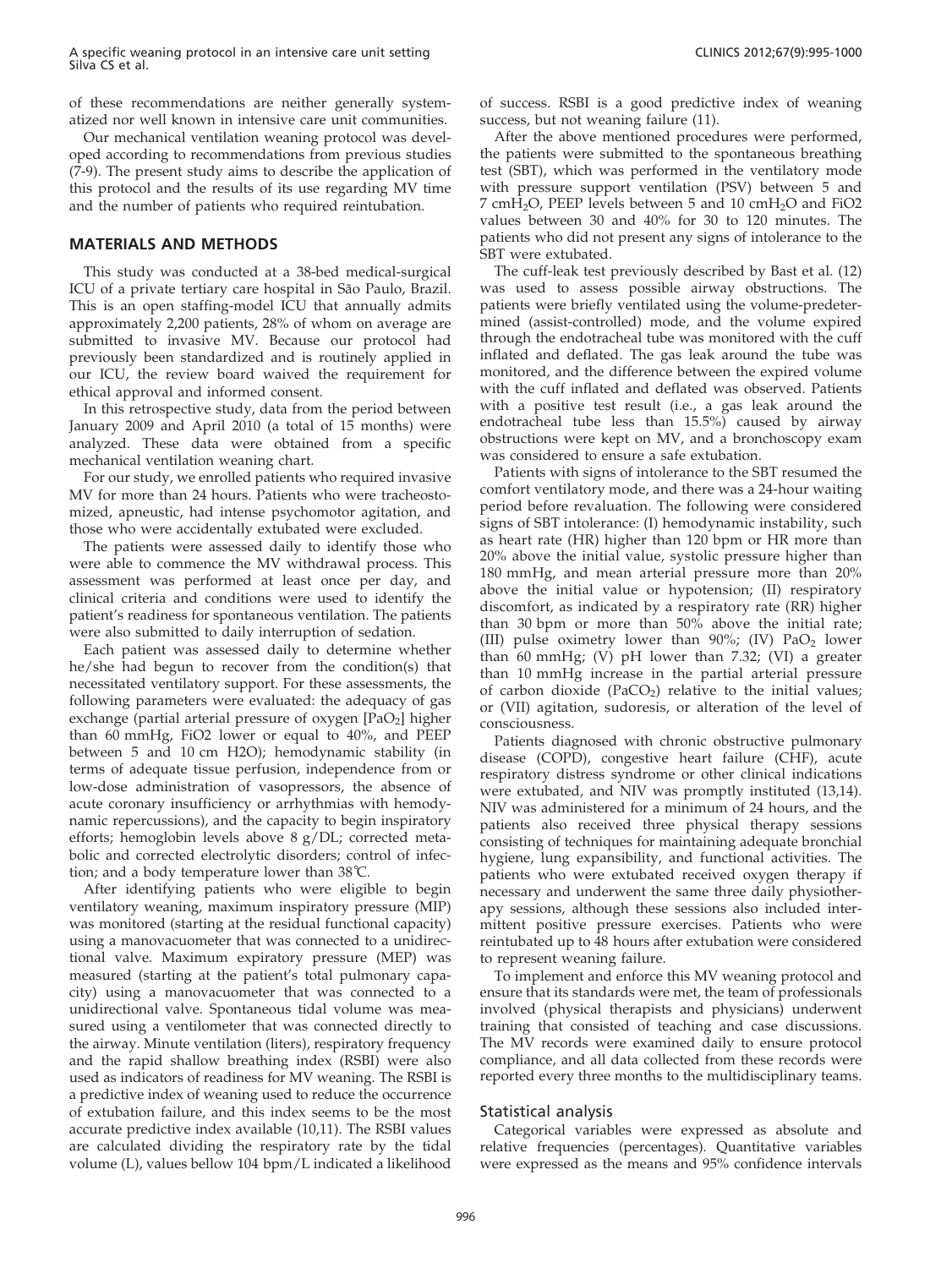CLINICS 2012;67(9):995-1000 A specific weaning protocol in an intensive care unit setting Silva CS et al.

Table 1 - Characteristics of the 252 mechanically ventilated patients treated at Albert Einstein Jewish Hospital during a 15-month period.

| Age (years) – median (IQR)              | 64 (16-96)    |
|-----------------------------------------|---------------|
| Gender – $n$ (%)                        |               |
| Female                                  | 83 (35.6)     |
| Male                                    | 150 (64.4)    |
| APACHE II score – median (IQR)          | 22 (21-23)    |
| MV time (days) – median (IQR)           | $3.7(1-23)$   |
| RSBI (bpm/L)- median (IQR)              | 48 (14-190)   |
| MIP (cmH <sub>2</sub> O) – median (IQR) | $-40(20-120)$ |
| MEP (cmH <sub>2</sub> O) – median (IQR) | 40 (12-120)   |
| NIV after extubation $-$ n (%)          | 170 (73.2)    |
| Reintubation rate – $n$ (%)             | 32 (12.7)     |

IQR: interquartile ratio; MV: mechanical ventilation; RSBI: respiratory shallow breathing index; MIP: maximum inspiratory pressure; MEP: maximum expiratory pressure; NIV: noninvasive ventilation.

(95% CI) if normally distributed or as median and interquartile ranges (IQR) if conversely distributed. To evaluate differences in parametric variables between patients who survived and those who did not, the Student's t-test was used; for nonparametric variables, the Mann-Whitney test was used. R software Version 10.1 was used for the statistical analysis.

# RESULTS

This study was conducted over a 15-month period. Two hundred fifty-two patients who were on MV and complied with the weaning protocol when they became eligible for the SBT and extubation were included. The median age of these patients was 64 years (IQR: 16 to 96 years), most patients were male (64.4%), and there was a median APACHE II score of 22 (95% CI: 21-23) (Table 1). Acute respiratory failure was the primary reason for orotracheal intubation (45%; Figure 1). The patients had a median MV time of 3.7 days (IQR: 1 to 23 days), a median RSBI of 48 bpm/L (IQR: 14 to 190), a median MIP of -40 cmH<sub>2</sub>O (IQR: -20 to -120 cmH<sub>2</sub>O), and a median MEP of 40 cmH<sub>2</sub>O (IQR: 12 to 120 cmH<sub>2</sub>O). Thirty-two patients (12.7%) required reintubation, which was considered to represent weaning failure (Table 1). There were no positive cuff-leak test results and no signs of airway obstruction prior to extubation.

Of the 252 patients who were studied, 170 (73%) were administered NIV postextubation; of these, 26 (15%) required reintubation and were considered weaning failures.

The reasons for weaning failure were identified for the group of reintubated patients (12.7%). T[he most common](#page-3-0) reasons [for reintubation included reduced consciousness](#page-3-0) (37.5%), [acute respiratory failure \(37.5%\), and a lack of](#page-3-0) upper ai[rway protection \(15.3%\) \(Figure 2\). However, there](#page-3-0) were no differences in age, RSBI, MIP, MEP, NIV use, MV time, and APACHE II score between the patients who required reintubation and those who did not (Table 2).

The mortality rate o[f the rein](#page-3-0)tubated patients was 8.73% (22), and there were no significant differences in age, gender, MV time, and MIP between the survivors and nonsurvivors (Table 3).

Of the 252 patients studied, 58 (23%) were surgical patients. When we compared the surgical and medical patients, we found a significantly lower MV time among the surgical



#### **Causes of mechanical ventilation**

Figure 1 - Causes of orotracheal intubation for 252 mechanically ventilated patients. ARF: acute respiratory failure.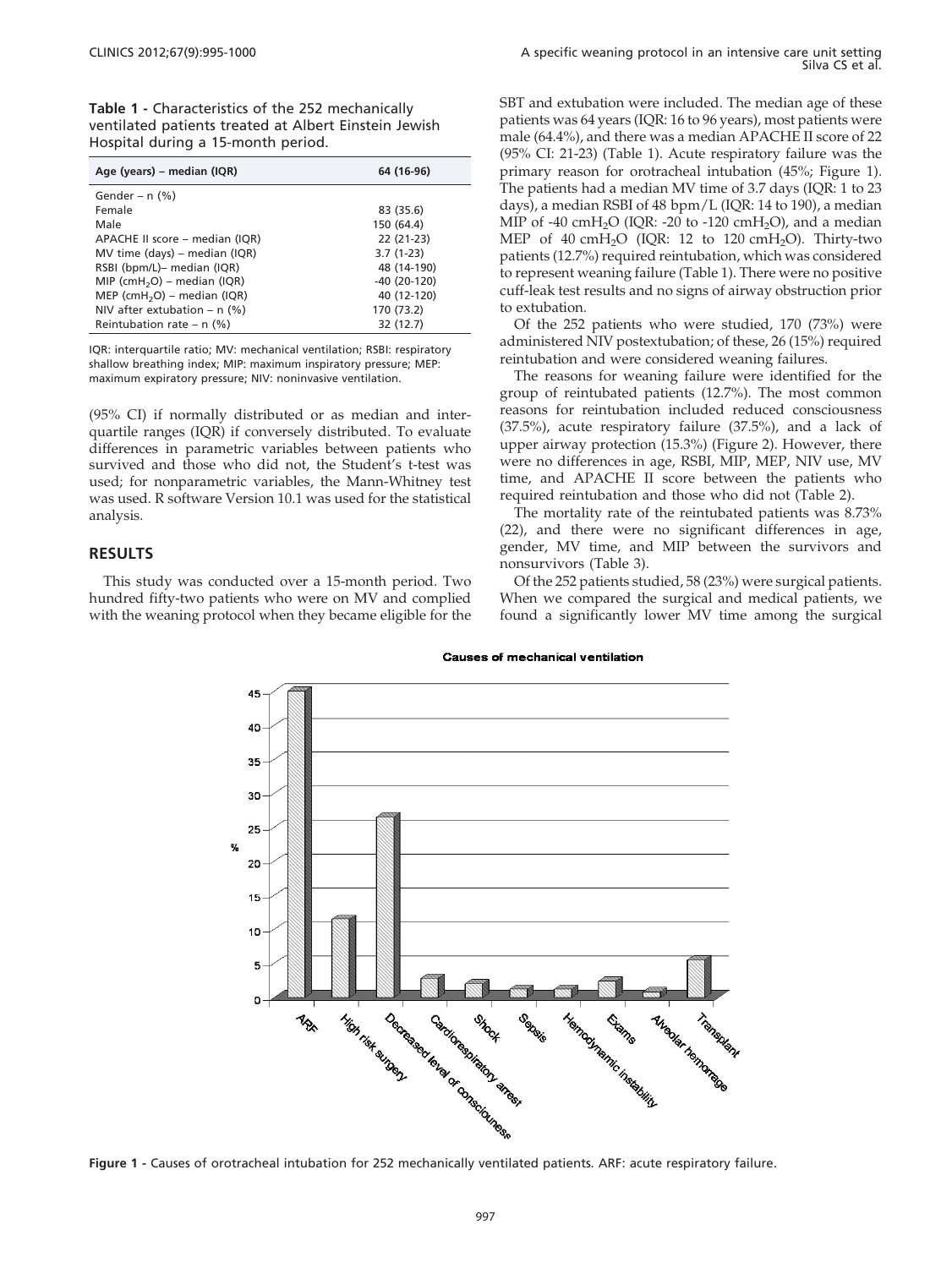#### **Causes of re-intubation**

<span id="page-3-0"></span>

Figure 2 - Reasons for reintubation of the 32 patients who failed extubation du[ring a period of up to 48 hours after treatment at Albert](#page-5-0) Einstein Hospital in São Paulo, Brazil from cases collected over a 15-month pe[riod.](#page-5-0)

patients (a median of three days and an IQR of one to five days vs. a median of four days and an IQR of two to seven days;  $p = 0.03$ ). Although the surgical patients were younger than the medical patients (a median of 57 years and an IQR of 43 to 67 years vs. a median of 70 years and an IQR of 55 to 80 years;  $p = 4.65$ , e-05), we found no differences in terms of the MIP, MEP, RSBI, and reintubation rate between these subgroups of patients.

# **DISCUSSION**

This study found that patients on MV who participated in the weaning protocol and were eligible for the SBT and extubation remained on invasive MV for an average of 3.7 days. Of these patients, 12.7% required reintubation, which represented weaning failure. Postextubation NIV was used in 73% of the patients, and 15% of these patients were reintubated.

Some studies have shown that unplanned strategies that identify patients who are not eligible for ventilatory support

Table 2 - Comparison of the characteristics of patients who did and did not require reintubation.

|                                           | Reintubation<br>$(n = 32)$ | <b>No Reintubation</b><br>$(n = 220)$ | <i>p</i> -value |
|-------------------------------------------|----------------------------|---------------------------------------|-----------------|
| Age (years) – median (IQR)                | 71 (60-84)                 | 64 (52-77)                            | 0.122           |
| RSBI (bpm/L) – median (IQR)               | 52 (33-57)                 | 48 (35-64)                            | 0.800           |
| $MIP$ (cmH <sub>2</sub> O) – median (IQR) | $-40$ ( $-38$ to $-48$ )   | $-40$ ( $-38$ to $-60$ )              | 0.650           |
| $MEP$ (cmH <sub>2</sub> O) – median (IQR) | 40 (30-54)                 | 40 (35-47)                            | 0.720           |
| NIV use $- n$ (%)                         | 26 (81)                    | 144 (65)                              | 0.070           |
| MV time (days) – median (IQR)             | $4(2-8)$                   | $3(2-6)$                              | 0.180           |
| APACHE II score – median (IQR) 23 (10-42) |                            | 25 (23-37)                            | 0.484           |

IQR: interquartile range; RSBI: respiratory shallow breathing index; MIP: maximum inspiratory pressure; MEP: maximum expiratory pressure; NIV: noninvasive ventilation; MV: mechanical ventilation.

removal [result in extended MV times \(15-18\). According to](#page-5-0) the results of these studies, [assessments should be performed](#page-4-0) routinel[y in a standardized, formal and programmed](#page-4-0) manner, [as this was shown to reduce the duration of MV](#page-4-0) (8) by u[p to two days in comparison to the MV time for](#page-4-0) patients [who](#page-4-0) [do](#page-4-0) [not](#page-4-0) [undergo](#page-4-0) [routine,](#page-4-0) [standardized](#page-4-0) [assess](#page-4-0)ments. [Other protocols, such as the daily awakening protocol](#page-5-0) that inc[ludes a daily interruption of sedation, have pre](#page-5-0)viously been shown [to predict reduced ventilatory support](#page-4-0) duration [and shorter ICU and hospital stays \(15,19,20\) and](#page-4-0) should [be applied in conjunction with the weaning protocol.](#page-4-0)

Ely et [al. \(8\) showed that patients with a mean APACHE](#page-5-0) II score [of](#page-5-0) [19.8](#page-5-0) [and](#page-5-0) [whose](#page-5-0) [spontaneous](#page-5-0) [breathing](#page-5-0) [capacity](#page-5-0) was assessed daily stayed on MV for 4.5 days (median) and presented a reintubation rate of 6%. Other authors (21,22) reported that up to 18% of patients who are removed from

Table 3 - Comparison of patient characteristics between survivors and nonsurvivors.

| <b>Variables</b>                          | <b>Survivors</b> | <b>Nonsurvivors</b> | p-value |
|-------------------------------------------|------------------|---------------------|---------|
| Age (years) - median (IQR)                | 65 (36-100)      | 66 (35-98)          | 0.487   |
| Gender – $n$ (%)                          | 138 (65.1)       | 12(57.1)            | 0.468   |
| Male                                      | 74 (34.9)        | 10 (42.9)           | 0.468   |
| Female                                    |                  |                     |         |
| MV time (days) – median (IQR)             | $3.73(1-23)$     | $4.2(1-12)$         | 0.345   |
| RSBI (bpm/L) – median (IQR)               | 48.75 (5-190)    | 46 (21-132)         | 0.944   |
| $MIP$ (cmH <sub>2</sub> O) – median (IQR) | 40 (16.3-120)    | 40 (28-72)          | 0.585   |
| $MEP$ (cmH <sub>2</sub> O)- median (IQR)  | 40 (12-120)      | 38 (20-80)          | 0.728   |
| Use of NIV – $n$ (%)                      | 158 (68.7)       | 12 (54.4)           | 0.176   |
| Reintubation rate – $n$ (%)               | 30 (13.04)       | 2(9.1)              | 0.594   |

IQR: interquartile range; MV: mechanical ventilation; RSBI: respiratory shallow breathing index; MIP: maximum inspiratory pressure; MEP: maximum expiratory pressure; NIV: noninvasive ventilation.  $p$ -value $<$ 0.05 for significant differences between the variables of survivors and nonsurvivors.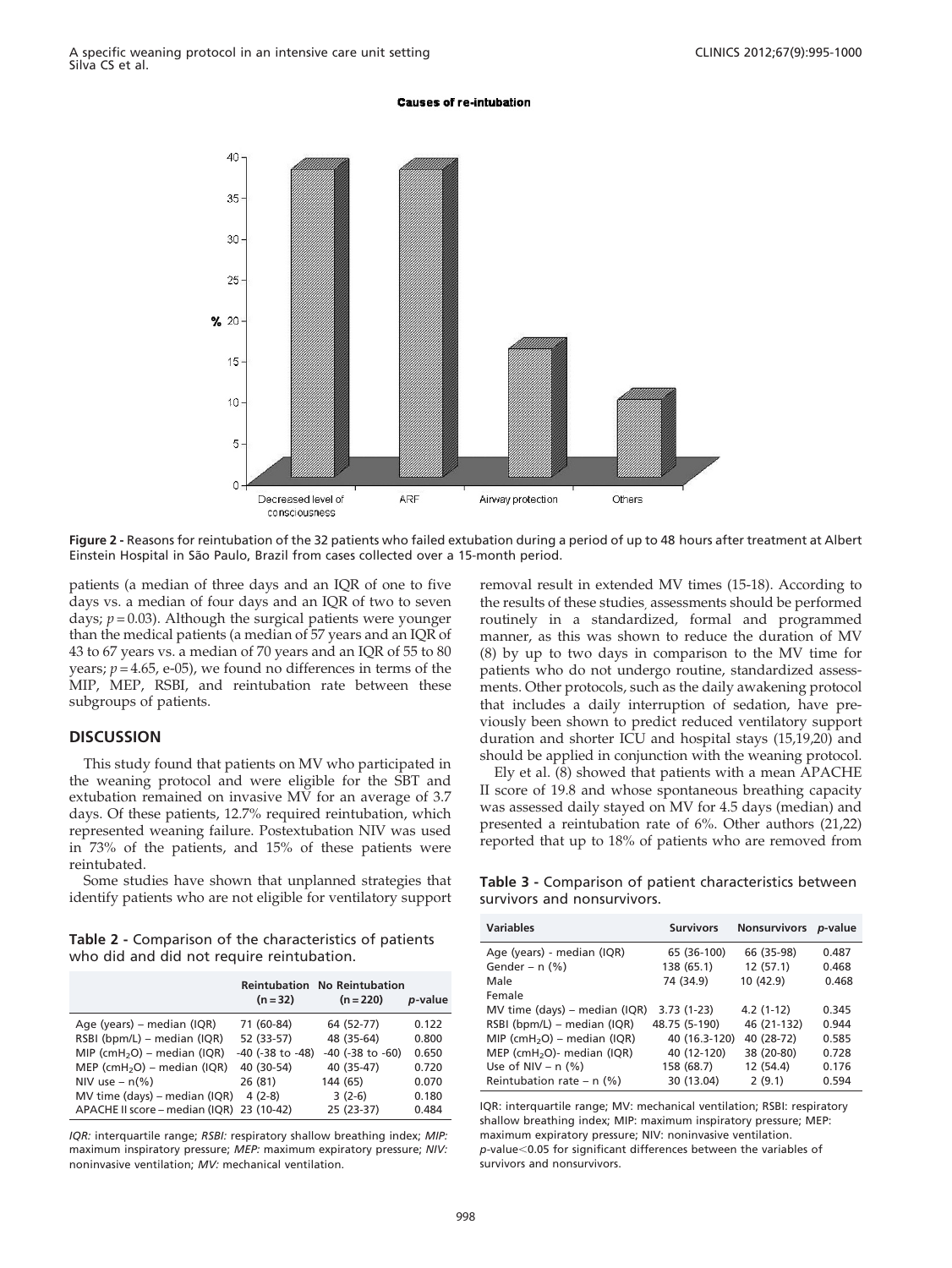<span id="page-4-0"></span>MV req[uire](#page-5-0) [reintubation](#page-5-0) [within](#page-5-0) [72](#page-5-0) [hours.](#page-5-0) [In](#page-5-0) [our](#page-5-0) [study,](#page-5-0) [the](#page-5-0) median [invasive](#page-5-0) [MV](#page-5-0) [time](#page-5-0) [was](#page-5-0) [3.7](#page-5-0) [days,](#page-5-0) [the](#page-5-0) [median](#page-5-0) [rate](#page-5-0) [of](#page-5-0) reintuba[tion](#page-5-0) [was](#page-5-0) [12.7%,](#page-5-0) [and](#page-5-0) [the](#page-5-0) [median](#page-5-0) [APACHE](#page-5-0) [II](#page-5-0) [score](#page-5-0) was 22. [Moreover,](#page-5-0) [our](#page-5-0) [study](#page-5-0) [found](#page-5-0) [that](#page-5-0) [73.2%](#page-5-0) [of](#page-5-0) [the](#page-5-0) patients [studied](#page-5-0) [were](#page-5-0) extubated and that NIV was used to assist in the ventilatory weaning process, which may help to explain [the differences between our results and those of](#page-5-0) other studies.

In his [review,](#page-5-0) [Neil](#page-5-0) [MacIntyre](#page-5-0) [\(9\)](#page-5-0) [addresses](#page-5-0) [the](#page-5-0) [fact](#page-5-0) [that](#page-5-0) studies [\(20\) presenting reintubation rates between 10 and](#page-5-0) 15% ref[lect](#page-5-0) [the](#page-5-0) [typical](#page-5-0) [rates](#page-5-0) [at](#page-5-0) [most](#page-5-0) [ICUs.](#page-5-0) [Therefore,](#page-5-0) reintuba[tion rates significantly higher or lower than those](#page-5-0) describe[d](#page-5-0) [in](#page-5-0) [the](#page-5-0) [literature](#page-5-0) [should](#page-5-0) [be](#page-5-0) [assessed.](#page-5-0) [A](#page-5-0) [very](#page-5-0) [low](#page-5-0) reintuba[tion rate may reflect a routine that is too cautious](#page-5-0) and con[sists](#page-5-0) [of](#page-5-0) [a](#page-5-0) [longer](#page-5-0) [time](#page-5-0) [period](#page-5-0) [before](#page-5-0) [the](#page-5-0) [patients](#page-5-0) [are](#page-5-0) taken of[f the ventilator. In contrast, a very high reintubation](#page-5-0) rate ma[y](#page-5-0) [represent](#page-5-0) [a](#page-5-0) [more](#page-5-0) [aggressive](#page-5-0) [rout](#page-5-0)ine that may remove patients from ventilation too soon. In our study, the percentage of reintubated patients was similar to that previously reported in the literature.

In the case of patients who were reintubated following successful SBT, the literature does not describe the various reasons as to why thes[e patients required MV or the severity](#page-5-0) of these [cases,](#page-5-0) [and](#page-5-0) [there](#page-5-0) [is](#page-5-0) [also](#page-5-0) [no](#page-5-0) [consensus](#page-5-0) [as](#page-5-0) [to](#page-5-0) [the](#page-5-0) standar[d duration of MV or the presence of gas exchange](#page-5-0) disturba[nces](#page-5-0) [\(21\).](#page-5-0) [Only](#page-5-0) [one](#page-5-0) [study](#page-5-0) [\(22\)](#page-5-0) [reported](#page-5-0) [differences](#page-5-0) between [reintubated and successfully extubated patients](#page-5-0) accordi[ng](#page-5-0) [to](#page-5-0) [age](#page-5-0) [and](#page-5-0) [found](#page-5-0) [that](#page-5-0) [older](#page-5-0) [patients](#page-5-0) [were](#page-5-0) [more](#page-5-0) likely to require reintubation. In this study, there was no significant correlation between MV time and age, APACHE II score, [RSBI, MIP, MEP, or the use of NIV postextubation.](#page-5-0)

In ge[neral, the most common reasons for reintubation are](#page-5-0) related [to](#page-5-0) [airway](#page-5-0) [obstruction](#page-5-0) [or](#page-5-0) [acute](#page-5-0) [respiratory](#page-5-0) [failure](#page-5-0) (24). In [this](#page-5-0) [study,](#page-5-0) [the](#page-5-0) [reasons](#page-5-0) [for](#page-5-0) [reintubation](#page-5-0) [varied,](#page-5-0) althoug[h](#page-5-0) [the](#page-5-0) [most](#page-5-0) [common](#page-5-0) [reasons](#page-5-0) [included](#page-5-0) [reduced](#page-5-0) consciousness, acute respiratory failure, and a lack of upper airway protection. Additionally, some authors have found the need for reintubation to be correlated with a greater incidence of MV-related pneumonia (6,25).

NIV can be used for the early treatment of patients with respiratory failure postextubation, and NIV has been proposed as a means to facilitate weaning from invasive MV. Reports in the literature have shown that for selected patients, predominantly those with COPD, NIV can decrease the number of deaths, reduce MV-related pneumonia rates, reduce the length of ICU and hospital stays, and reduce MV time. However, NIV has not been shown to affect weaning failures or MV time in relation to weaning (11,24). In this study, postextubation NIV was used in 73% of the patients, and 15% of these patients required reintubation and represented weaning failure.

The mortality rate in the studied patients was 8.73% (22 patients), and there was no correlation between the variables obtained from survivors and nonsurvivors. The reported hospital mortality rate of patients submitted to a weaning protocol ranges from 10 to 48%, although these studies used widely heterogeneous initial weaning criteria and protocols. Moreover, the reported mortality rates of patients submitted to a weaning protocol versus a conventional weaning process were not significantly different.

Few studies have reported data regarding the duration and success of MV for protocols that used planned strategies for selecting patients who would be eligible for the SBT, extubation and reintubation. If made available,

these data could be used as a comparative index for different hospitals. Furthermore, programmed strategies systematized through medical protocols, training and continuing education for use in multidisciplinary teams, monitoring and informed outcome reports represent a future tool and source of quality markers of patient care.

The application of a specific weaning protocol resulted in low mechanical ventilation times and acceptable reintubation rates. Thus, this protocol can be used as a comparative index in hospitals to improve the MV weaning system and the monitoring and informative reporting of outcomes. Furthermore, this protocol may represent a future tool and quality marker for patient care.

## ACKNOWLEDGMENTS

We thank Oscar Fernando Pavão dos Santos for supporting the implementation of this weaning protocol in the hospital's ICU; Lucas Yutaka for helping to design the weaning protocol at the beginning of the project; the ICU's physical therapists for helping to implement and collect the data used in this retrospective study; and Alexandre Rodrigues Marra for reviewing the manuscript.

# AUTHOR CONTRIBUTIONS

Silva CS and Timenetsky KT participated in the study design and data collection, performed the statistical analysis, and wrote the manuscript. Taniguchi C participated in the study design, data collection and manuscript writing. Calegaro S, Azevedo CS and Stus R participated in data collection. Matos GF, Eid RA and Barbas CSV participated in the study design. All of the authors read and approved the final manuscript.

### REFERENCES

- 1. Epstein S. Complications in ventilator supported patients. In: Tobin M, editor. Principles and practice of mechanical ventilation, 2nd ed. New York: McGraw Hill;2006:877–902.
- 2. Esteban A, Anzueto A, Frutos F, Alia I, Brochard L, Stewart TE, et al. Characteristics and outcomes in adult patients receiving mechanical ventilation - A 28-day international study. Jama-J Am Med Assoc. 2002;287(3):345-55, http://dx.doi.org/10.1001/jama.287.3.345.
- 3. Esteban A, Frutos-Vivar F, Ferguson ND, Arabi Y, Apezteguia C, Gonzalez M, et al. Noninvasive positive-pressure ventilation for respiratory failure after extubation. New Engl J Med. 2004;350(24):2452-60, http://dx.doi.org/10.1056/NEJMoa032736.
- 4. Vargas F, Boyer A, Bui HN, Salmi LR, Guenard H, Gruson D, et al. Respiratory failure in chronic obstructive pulmonary disease after extubation: value of expiratory flow limitation and airway occlusion pressure after 0.1 second (P0.1). J Crit Care. 2008;23(4):577-84, http:// dx.doi.org/10.1016/j.jcrc.2007.12.009.
- 5. Epstein SK, Ciubotaru RL. Independent effects of etiology of failure and time to reintubation on outcome for patients failing extubation. Am J Resp Crit Care. 1998;158(2):489-93.
- 6. Epstein SK, Ciubotaru RL, Wong JB. Effect of failed extubation on the outcome of mechanical ventilation. Chest. 1997;112(1):186-92, http:// dx.doi.org/10.1378/chest.112.1.186.
- 7. Marelich GP, Murin S, Battistella F, Inciardi J, Vierra T, Roby M. Protocol weaning of mechanical ventilation in medical and surgical patients by respiratory care practitioners and nurses - Effect on weaning time and incidence of ventilator-associated pneumonia. Chest. 2000;118(2):459-67, http://dx.doi.org/10.1378/chest.118.2.459.
- 8. Krishnan JA, Moore D, Robeson C, Rand CS, Fessler HE. A prospective, controlled trial of a protocol-based strategy to discontinue mechanical ventilation. Am J Resp Crit Care. 2004;169(6):673-8, http://dx.doi.org/ 10.1164/rccm.200306-761OC.
- 9. MacIntyre N. Discontinuing mechanical ventilatory support. Chest. 2007;132(3):1049-56, http://dx.doi.org/10.1378/chest.06-2862.
- 10. Goldwasser R, Farias A, Freitas EE, Saddy F, Amado V, Okamoto VN. Desmame e interrupção da ventilação mecânica. Rev Bras Ter Intensiva. 2007;19(3):384-92, http://dx.doi.org/10.1590/S0103-507X2007000300021.
- 11. Weavind L, Shaw AD, Feeley TW. Monitoring ventilator weaningpredictors of success. Journal of clinical monitoring and computing. 2000;16(5-6):409-16, http://dx.doi.org/10.1023/A:1011480409161.
- 12. De Bast Y, De Backer D, Moraine JJ, Lemaire M, Vandenborght C, Vincent JL. The cuff leak test to predict failure of tracheal extubation for